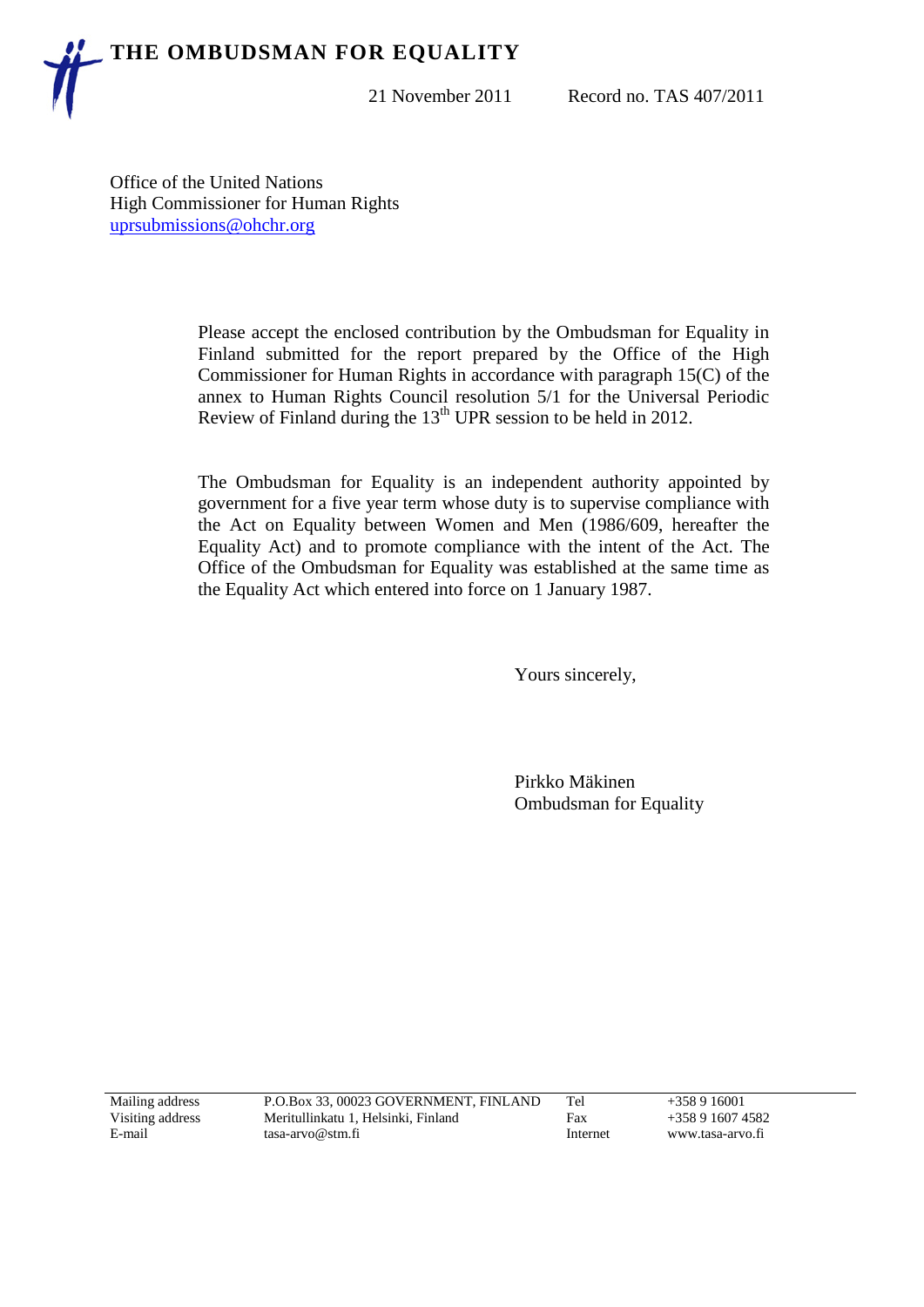## A. Gender minorities need to be made visible in legislation

1. In the context of the comprehensive reform of the Equality Act in 2005, the Employment and Equality Committee of the Parliament of Finland stated that the provisions of the Equality Act shall also cover any discrimination on the basis of gender reassignment<sup>1</sup>. However, other ways of protecting trans persons from discrimination were left open, but the Employment and Equality Committee was, nonetheless, of the opinion that these should be clarified in the future.

2. The Ombudsman for Equality has considered that gender minorities (trans- and intersexual persons) shall be covered by the anti-discrimination protection as provided in the Equality Act. The guidelines and the supervisory work of the Ombudsman for Equality are based on the premise that at least until the protection of people belonging to gender minorities against discrimination is clearly established by law, the Equality Act shall be interpreted so as to also apply more broadly to transgender people and not just to persons who have undergone gender reassignment surgery.

3. Discrimination and discriminating practices against people belonging to gender minorities as well as violations of fundamental and human rights of such persons must be identified and properly addressed. Persons belonging to gender minorities face diverse problems in the attainment of equality. The Ombudsman for Equality has been contacted in cases of suspected discrimination that concern, inter alia, labour market, education and services, but also in various cases related to the gender reassignment process.

4. The Ombudsman for Equality wishes to highlight particularly the fact that trans persons are denied the right to physical integrity and to private and family life, as the Act on the Legal Recognition of the Gender of Transsexuals (563/2002) prescribes that the gender can be legally recognised only if the person concerned is infertile.

5. According to the Ombudsman for Equality, people whose gender is reassigned must have an equal access to fertility-enhancing services, such as the deposition of reproductive cells and infertility treatment.

6. Making gender minorities visible in equality legislation is a prerequisite for an effective protection against discrimination. However, a significant shortcoming with legal provisions on anti-discrimination protection is the fact that the Equality Act contains no specific mention on the application of the Act on gender minorities.

7. In March 2011, in the context of the discussion of the Government report on gender equality, $^2$  the Parliament decided that the Government shall

 $\overline{a}$ 

<sup>&</sup>lt;sup>1</sup> Report of the Employment and Equality Committee of Parliament (TyVM  $3/2005$  vp).

<sup>&</sup>lt;sup>2</sup> Ministry of Social Affairs and Health, publication 2010:8.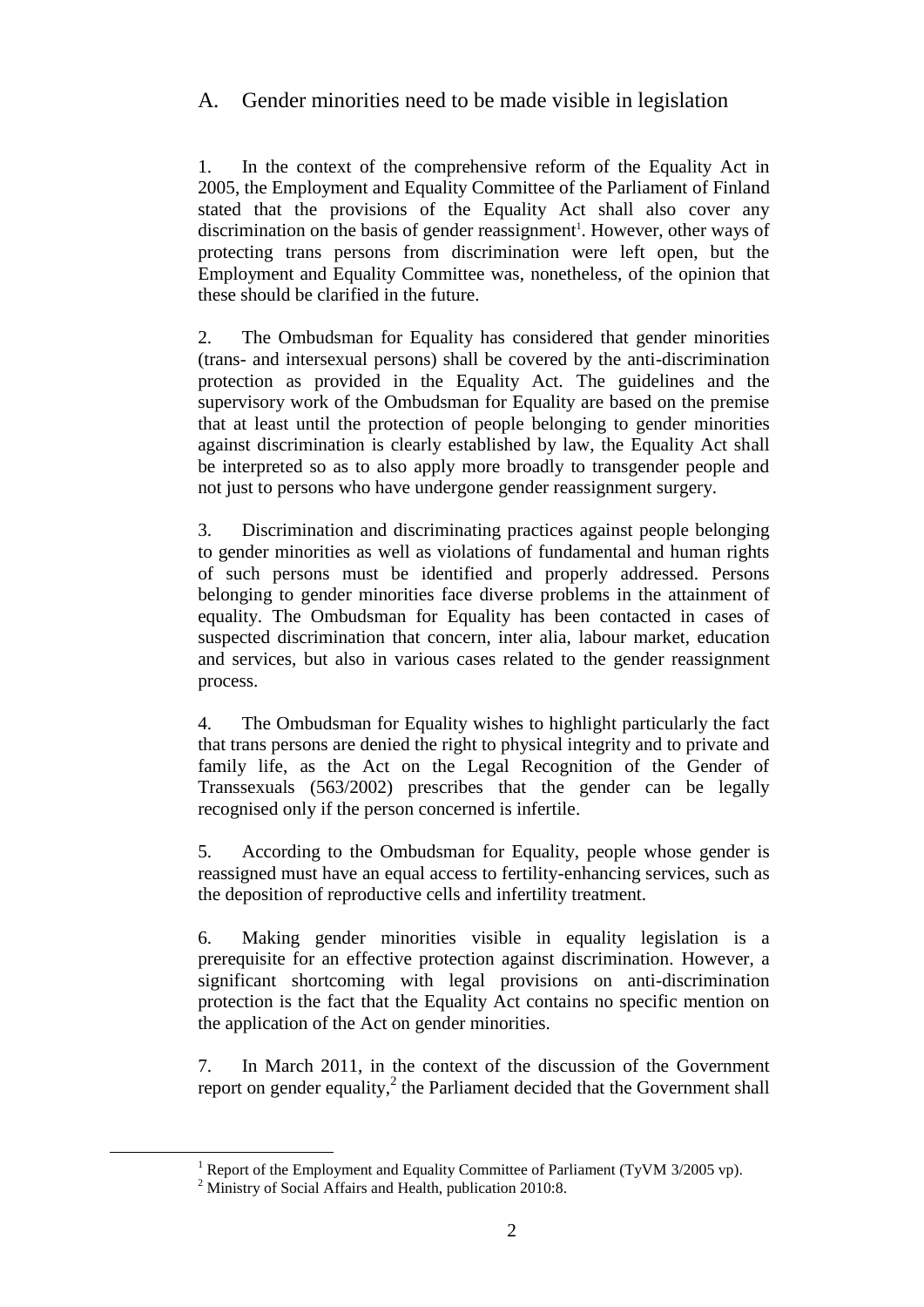prepare amendments to the Equality Act in order to ensure the protection of gender minorities<sup>3</sup>.

8. In order to ensure the abolition of discrimination against people belonging to gender minorities, national legislation in Finland need to be developed, without delay, so that it includes specific provisions concerning not only the anti-discrimination protection of gender minorities, but also provisions on the promotion of their equal status in society.

9. All administrative sectors should also explore other necessary practical measures – besides legislation – in order to improve the position of gender minorities.

B. Discrimination based on pregnancy and family leave

10. Discrimination on the basis of pregnancy and family leave continues to be a considerable concern in Finland. A major share of cases concerning the labour market brought to the attention of the Ombudsman for Equality concern suspicions of discrimination in connection with pregnancy and family leave.

11. The CEDAW Committee – most recently in 2005 while considering the  $5<sup>th</sup>$  and  $6<sup>th</sup>$  periodic reports of Finland – has also expressed its concern over the realization of employment protection for pregnant workers or workers on family leave in Finland. The Committee urged the Government of Finland to take concrete measures to prevent the practice of illegal dismissal of women in cases of pregnancy and childbirth.<sup>4</sup>

12. The widespread nature of discrimination on the basis of pregnancy, childbirth and family leave has also become apparent in surveys made to labour market organisations<sup>5</sup>. Pregnancy is also a common basis for discrimination in lawsuits concerning the application of the Equality Act. Likewise, discrimination based on pregnancy is most often involved when a court of law applies the prohibition of occupational discrimination, as defined in the penal code, on the basis of gender.

13. The amendments to the Equality Act made in the 1990s aimed to clarify the provisions on discrimination based on pregnancy, particularly in fixed-term employment and to make the sanctions for this type of discrimination commensurate with sanctions for any other action taken by an employer that is prohibited in the Equality Act.

 $\overline{a}$ 

<sup>&</sup>lt;sup>3</sup> Parliament Letter 51/2010 vp.

 $4$  UN doc. CEDAW/C/FIN/CO/6, paragraph 26.

<sup>5</sup> A 2002 survey by the Ombudsman for Equality and a 2009 report by the Work Research Centre of the University of Tampere.